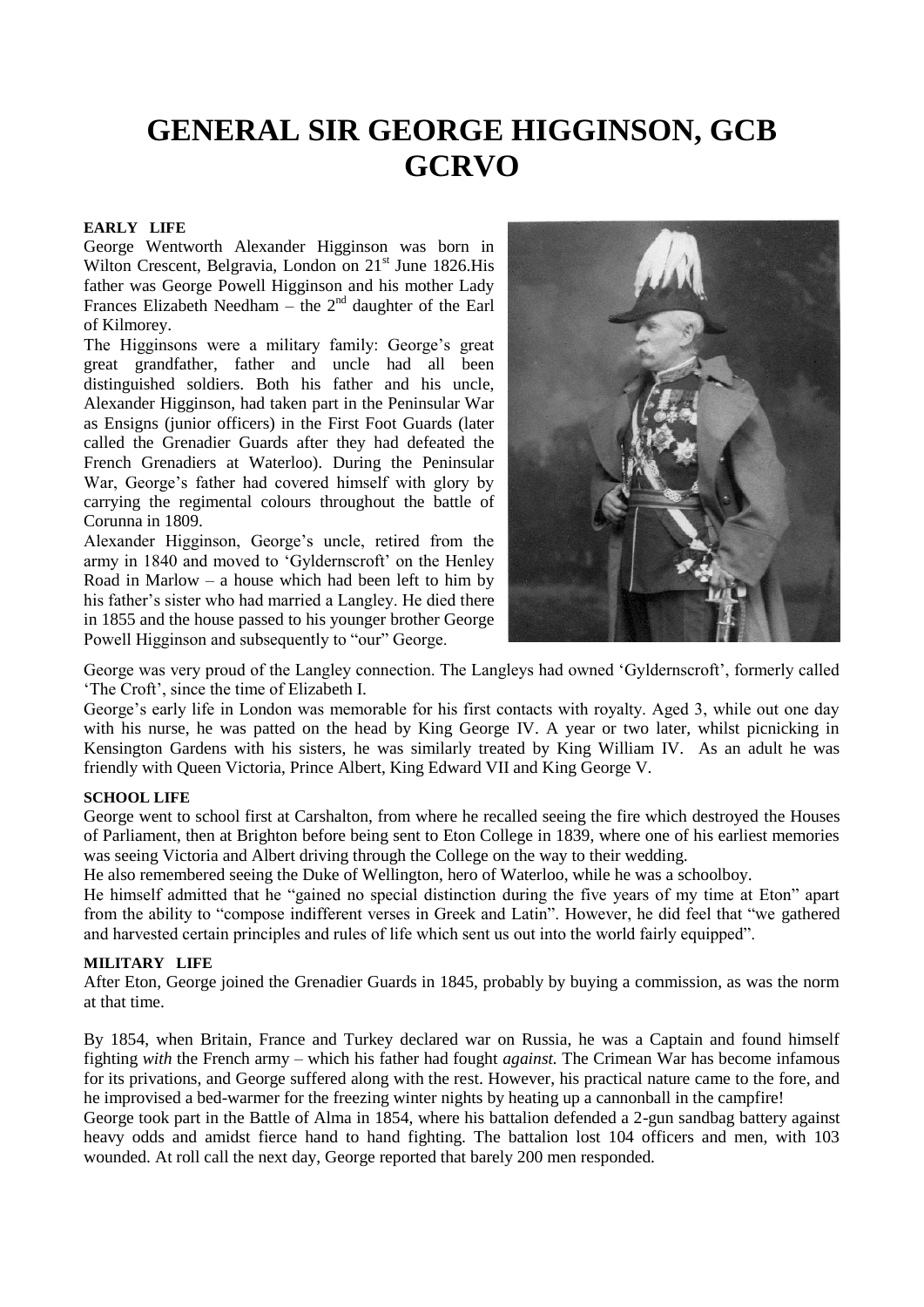Elizabeth Thompson, Lady Butler, painted 'The Roll Call' in 1874 depicting this scene. George is shown as the mounted officer in the forefront of this painting.

In the Crimea, George first encountered Florence Nightingale, and developed a great admiration for her work with the sick. This relationship continued for many more years - she was still writing to him in 1897 about the running of the Gordon Boys' Homes which he, along with the Prince of Wales, later Edward VII, had established for "homeless and friendless lads".

While in the Crimea, George was promoted, first to Major and then in 1855 to Lt. Colonel.

Although the Crimean War saw the end of his active service, he continued in the army until 1886 serving in various capacities and places: Ireland, Italy, Canada, France, Russia and in America during the Civil War there.

Further promotions also continued during this time:

- to Major General in 1878.
- to Lt. General in 1885
- and finally to full General in 1890.

Because of his service abroad, he held many foreign decorations and honours.

#### AFTER LIFE

After leaving the army, George's life could hardly be called "retirement" because he was still very active, both nationally and locally.

He returned to living full-time at Gyldernscroft with his wife and family.

He had married in July 1858, his wife being Florence Virginia FitzPatrick, the 3<sup>rd</sup> daughter of the Rt. Hon. John FitzPatrick who was the Lord Lieutenant and M.P. for Queen's County Ireland. She died in 1912. They had three children

- Frances George (who also served in the Grenadier Guards)
- Gladys Lucille Beatrice, who was born in about 1877 and who married Viscount Ashbrook. She died in 1968.
- Maud Evelyn, who married Major MacKenzie

George was appointed as Lord Lieutenant of the Tower of London in 1889, at which time he was given the K.C.B. thus becoming General Sir George. This honour was followed by the award of the G.C.B. in 1903 and the G.C.R.V.O. (in the personal gift of the sovereign) in 1922.

While at the Tower, he one day showed around a party of bellringers from All Saints Church in Marlow, at the end of which the Belfry Captain gave a speech of thanks in which he invited Sir George to visit *their* Tower. He was made Colonel-in-Chief of The Worcestershire Regiment in 1893, and thereafter took a keen interest in

the affairs and men of the regiment.

*Locally, his appointments were many and various – all willingly undertaken and performed wholeheartedly with his strongly developed sense of duty and loyalty.* 

#### *These appointments included*

- Sir William Borlase School: Governor and later Chairman of Governors
- Marlow Water Company: Chairman of the Directors
- Marlow Regatta: Vice-President
- Marlow Rowing Club: Vice-President
- Marlow Institute: Vice-President